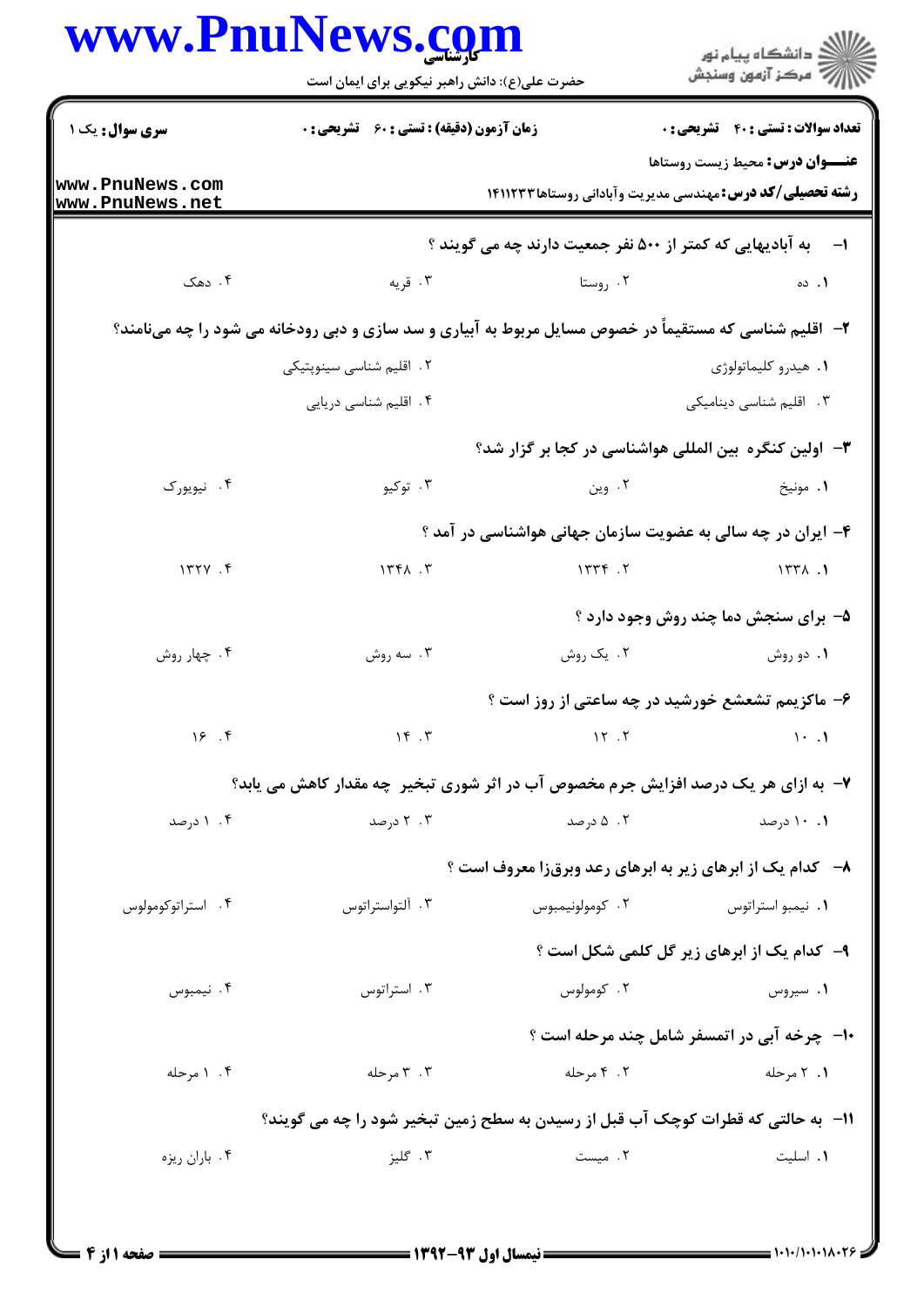## www.PnuNews.com

|                                    | حضرت علی(ع): دانش راهبر نیکویی برای ایمان است      |                                                                                 | ِ<br>∭ دانشڪاه پيام نور<br>∭ مرڪز آزمون وسنڊش         |  |
|------------------------------------|----------------------------------------------------|---------------------------------------------------------------------------------|-------------------------------------------------------|--|
| <b>سری سوال : ۱ یک</b>             | <b>زمان آزمون (دقیقه) : تستی : 60 ٪ تشریحی : 0</b> |                                                                                 | تعداد سوالات : تستى : 40 تشريحي : 0                   |  |
| www.PnuNews.com<br>www.PnuNews.net |                                                    | <b>رشته تحصیلی/کد درس:</b> مهندسی مدیریت وآبادانی روستاها۱۴۱۱۲۳                 | <b>عنـــوان درس:</b> محیط زیست روستاها                |  |
|                                    |                                                    | ۱۲- ارتفاع استاندارد برای نصب ادوات هواشناسی جهت اندازه گیری باد چه مقدار است ؟ |                                                       |  |
|                                    | ۰۲ متری از سطح زمین                                |                                                                                 | ۰۱ ۲ متری از سطح زمین                                 |  |
|                                    | ۰۴ ۱۰ متری از سطح زمین                             |                                                                                 | ۰۳ ه متری از سطح زمین                                 |  |
|                                    |                                                    |                                                                                 | <b>۱۳</b> - آنمومتر چیست ؟                            |  |
|                                    | ٢. دستگاهی جهت اندازه گیری فشار                    |                                                                                 | 1. دستگاهی جهت اندازه گیری سرعت باد                   |  |
|                                    | ۰۴ دستگاهی جهت اندازه گیری میزان بارش              |                                                                                 | ۰۳ دستگاهی جهت اندازه گیری رطوبت                      |  |
|                                    |                                                    |                                                                                 | <b>۱۴</b> - پونس جزء کدام دسته از سنگ ها می باشد ؟    |  |
| ۰۴ گرافیت                          | ۰۳ شیشه ای                                         | ۰۲ پروفيروئيد                                                                   | ٠١ گرانيتوئيد                                         |  |
|                                    |                                                    |                                                                                 | 15- ژیپس جزء کدام دسته از سنگها می باشد ؟             |  |
| ۰۴ مردابی                          | ۰۳ آهکی                                            | ٢. سيليكو ألومينوز                                                              | ٠١. سيليسى                                            |  |
|                                    |                                                    | ۱۶- به تکه های سیلیس پوشیده از کوارتیت چه می گویند ؟                            |                                                       |  |
| ۴. میکاشیت                         | ۰۳ گنایس                                           | ۲. مولاس                                                                        | ۰۱. پودنگ                                             |  |
|                                    |                                                    | ۱۷- - میانگین بارندگی در ایران حدود چند میلیمتر در سال است ؟                    |                                                       |  |
| $\forall Y \cdot . \forall$        | $Yf \cdot \cdot \cdot Y$                           | $1\Lambda$ $\cdot$ $\cdot$ $\Lambda$                                            | $\Delta$ ۶.1                                          |  |
|                                    |                                                    | <b>۱۸</b> - حدود چند هزار گونه نباتی در ایران مشاهده شده است ؟                  |                                                       |  |
| $1 \cdots$ . $f$                   | $\lambda \cdots$ . $\mathsf{r}$                    | $\Delta \cdot \cdot \cdot$ . $\mathsf{Y}$                                       | $Y \cdots$ .                                          |  |
|                                    |                                                    | ۱۹- دچند درصد از کشورمان را مناطق بیابانی وکوپری تشکیل می دهد ؟                 |                                                       |  |
| ۰۴ درصد                            | ۰۳ درصد                                            | ۰.۲ درصد                                                                        | ۰۱ درصد                                               |  |
|                                    |                                                    |                                                                                 | ٢٠- سولونچاک چيست ؟                                   |  |
|                                    | ۲. خاک قلیایی سیاه                                 |                                                                                 | ۰۱ خاک شور وسفید                                      |  |
|                                    | ۰۴ دستگاه اندازه گیری رطوبت                        |                                                                                 | ۰۳ دستگاه اندازه گیری فشار                            |  |
|                                    |                                                    |                                                                                 | <b>۲۱</b> - منطقه هیرکانی دارای چند نوع خاک می باشد ؟ |  |
| ۰۴ ۵ نوع                           | ۰۳ نوع                                             | ۲. ۳ نوع                                                                        | ۰۱ ۲ نوع                                              |  |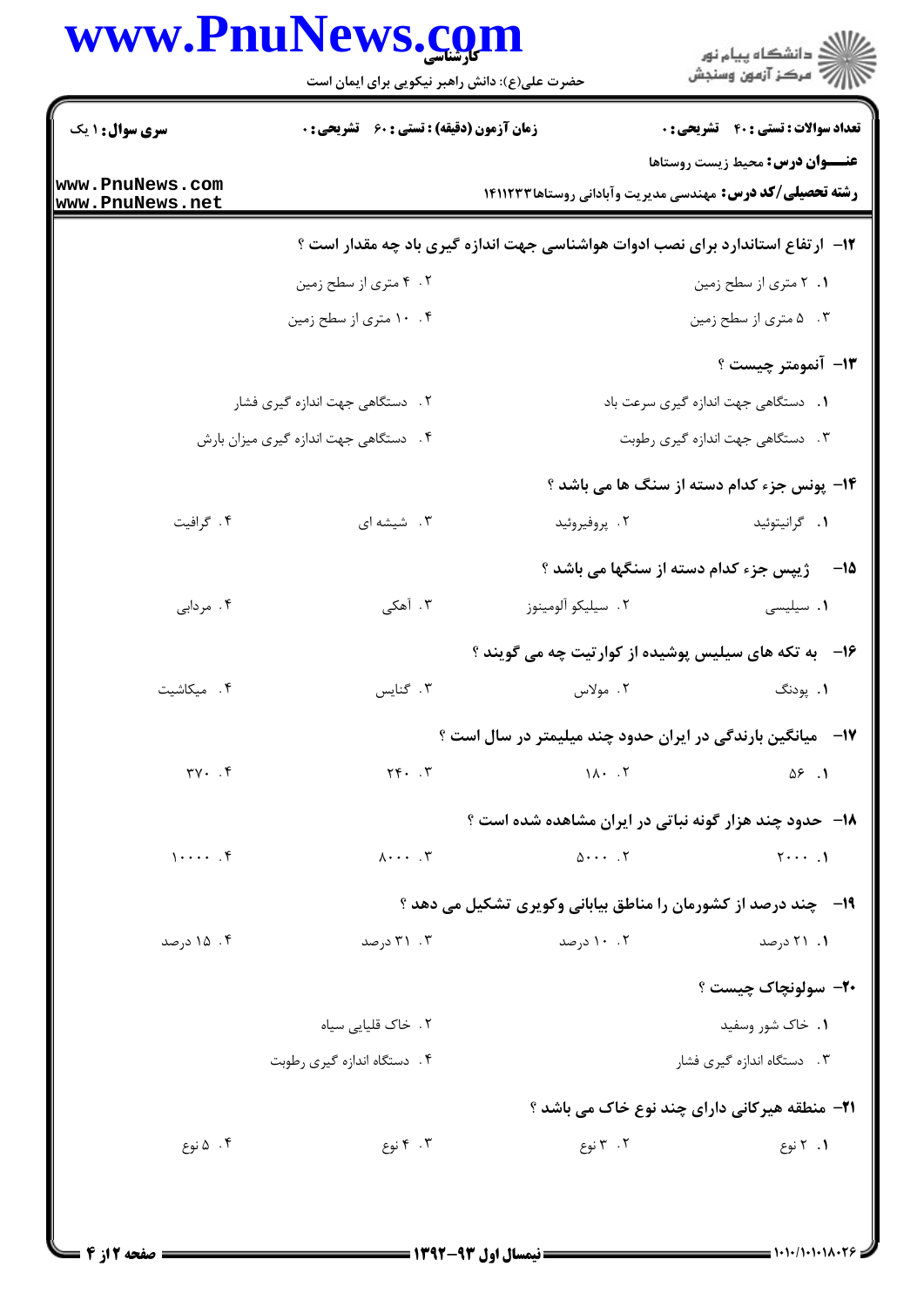## www.PnuNews.com

|                                    | www.PnuNews.com<br>حضرت علی(ع): دانش راهبر نیکویی برای ایمان است                                          |                                                                                   | ڪ دانشڪاه پيا <sub>م</sub> نور<br>ر∕ <sup>7</sup> مرڪز آزمون وسنڊش |  |
|------------------------------------|-----------------------------------------------------------------------------------------------------------|-----------------------------------------------------------------------------------|--------------------------------------------------------------------|--|
| <b>سری سوال :</b> ۱ یک             | <b>زمان آزمون (دقیقه) : تستی : 60 ٪ تشریحی : 0</b>                                                        |                                                                                   | <b>تعداد سوالات : تستي : 40 - تشريحي : 0</b>                       |  |
| www.PnuNews.com<br>www.PnuNews.net | <b>عنــوان درس:</b> محیط زیست روستاها<br><b>رشته تحصیلی/کد درس:</b> مهندسی مدیریت وآبادانی روستاها۱۴۱۱۲۳۳ |                                                                                   |                                                                    |  |
|                                    |                                                                                                           | <b>۲۲-</b> کدام یک از محیطهای زیر جزئی از محیط زیست است ؟                         |                                                                    |  |
| ۴. هر سه مورد                      | ۰۳ محیط انسان ساخت                                                                                        | ۲. محیط اجتماعی                                                                   | ٠١. محيط طبيعي                                                     |  |
|                                    |                                                                                                           | <b>۲۳</b> -   مهمترین عواملی که در انتخاب روش مناسب دفع زباله نقش دارد کدام است ؟ |                                                                    |  |
| ۰۴ هر سه مورد                      | ۰۳ هزینه ها                                                                                               | ٢. شرايط محيطى                                                                    | 1. تركيب زباله                                                     |  |
|                                    |                                                                                                           | <b>۳۴</b> - تقریبا چند درصد از ترکیب فاضلاب را مواد جامد تشکیل می دهد ؟           |                                                                    |  |
| $Y\Delta$ .                        | $\mathcal{N}$ . $\mathcal{N}$                                                                             | $\cdot / \cdot$ . Y                                                               | $\setminus$ .                                                      |  |
|                                    |                                                                                                           | <b>۲۵</b> – مهمترین معیار ابزار سنجش مواد آلی موجود در فاضلاب چه می باشد ؟        |                                                                    |  |
| TPS . ۴                            | $SS \cdot \tau$                                                                                           | BOD .٢                                                                            | COD.                                                               |  |
|                                    |                                                                                                           |                                                                                   | <b>۲۶</b> – عامل هپاتیت چیست ؟                                     |  |
| ۴. انگلی                           | ۰۳ تک یاخته ای                                                                                            | ۰۲ ویروس                                                                          | ۰۱ باکتری                                                          |  |
|                                    |                                                                                                           | <b>۲۷</b> -   تجزیه و تثبیت مواد آلی موجوددر فاضلاب به چند روش صورت می گیرد ؟     |                                                                    |  |
| ۰۲ ۵ روش                           | ۴ . ۴ روش                                                                                                 | ۲ . ۳ روش                                                                         | ۰۱ ۲ روش                                                           |  |
|                                    |                                                                                                           | <b>۲۸-۔ حدود چند درصد آب مصرفی جهان مصرف کشاورزی می شود؟</b>                      |                                                                    |  |
| 7.1                                | $7.0 \cdot 7$                                                                                             | 7.89.7                                                                            | $755$ $\cdot$                                                      |  |
|                                    |                                                                                                           |                                                                                   | <b>۲۹</b> - عامل بیماری مننژیت چیست ؟                              |  |
| ۴. انگل                            | ۰۳ پروتوزوئر                                                                                              | ۰۲ ویروس                                                                          | ۰۱ باکتری                                                          |  |
|                                    |                                                                                                           | <b>۳۰</b> - سموم تولیدی از سیانو باکتری ها بر چه عضوی از بدن اثر می گذارد ؟       |                                                                    |  |
| ۰۴ کلیه                            | ۰۳ ریه                                                                                                    | ۰۲ کید                                                                            | ۱. مغز                                                             |  |
|                                    |                                                                                                           | <b>٣١-</b> کدام یک از عوامل زیر جزء عوامل سختی آب نمی باشد؟                       |                                                                    |  |
| ۰۴ انیدرید کربنیک                  | ۰۳ سولفات منيزيم                                                                                          | ٢. سولفات كلسيم                                                                   | 1. بيكربنات منيزيم                                                 |  |